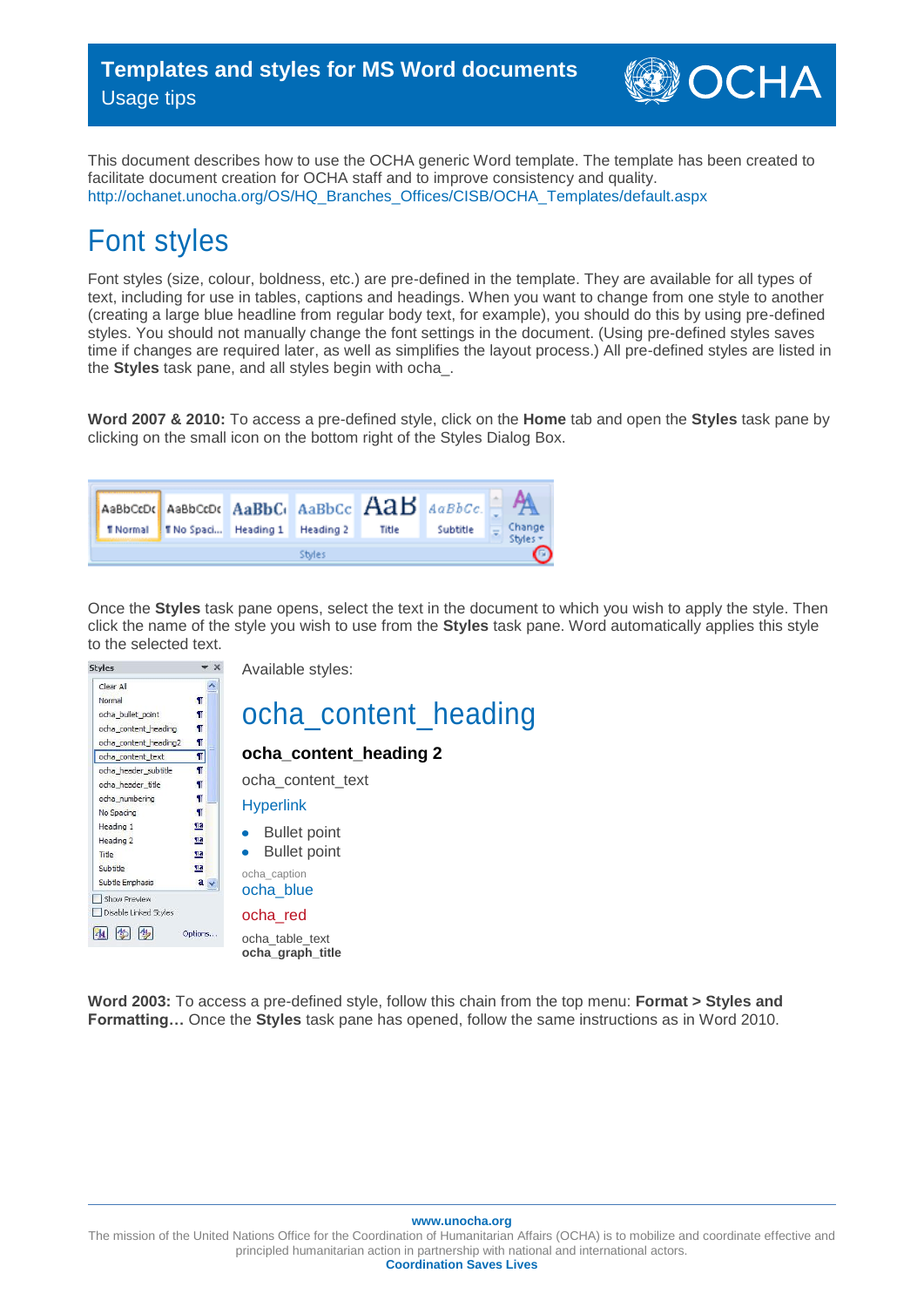# Table styles

The template also includes pre-defined table styles so that tables will look professional across all OCHA products. To access these styles, you can create a simple table in your Word document without changing any formatting. When you're done, you then apply your chosen table style, and Word will automatically generate a table with the same information in the requested style.

### **Word 2007 & 2010:** To apply a table style:

Select the table that you want to format.

Click a table style from the gallery of table styles on the **Design** tab, on the **Table Tools** tab.

| W 日 り じ  -<br>2012_ocha_generic_document.docx - Microsoft Word |      |                             |                       |  |            |          | Table Tools |              |           |                            |                          |        |                              |
|----------------------------------------------------------------|------|-----------------------------|-----------------------|--|------------|----------|-------------|--------------|-----------|----------------------------|--------------------------|--------|------------------------------|
| File                                                           | Home | Insert                      | Page Layout           |  | References | Mailings | Review      | View         | Developer | <b>HP Instant Printing</b> | Acrobat                  | Design | Layou                        |
| Header Row<br><b>V</b> Total Row                               |      | First Column<br>Last Column |                       |  |            |          |             |              |           |                            | Shading *<br>E Borders * | 1/4 pt |                              |
| $\triangledown$ Banded Rows                                    |      | Table Style Options         | <b>Banded Columns</b> |  |            |          |             | Table Styles |           |                            |                          |        | $\sqrt{P_{en}$ Color<br>Draw |

Within an individual table cell, you can use styles and direct formatting to format the cell's content (for example, putting information in some cells in bold or a different colour). Formatting applied this way overrides the formatting that comes from the table style in the selected cell(s). Use "ocha\_table\_text" in the Styles task pane.

**Word 2003:** From the top menu, follow **Format > Styles and Formatting**… **, and scroll down to the table styles marked ocha\_table\_ (see examples below).**

### **Available table styles:**

Use this simple table for data. Align the numbers column to the right ("right justify") to facilitate comparison across cells. If you want to emphasize certain data, use **ocha\_red** from the **Styles** or highlight the cell with grey background.

| ocha_table_simple |         |         |                                                   |             | ocha_table_simple |         |                    |                                                          |  |
|-------------------|---------|---------|---------------------------------------------------|-------------|-------------------|---------|--------------------|----------------------------------------------------------|--|
| Name              | Value 1 | Value 2 | First Column<br>V Header Row                      | Name        | Value 1           | Value 2 | Header Row         | First Column                                             |  |
| Alpha             | 13      | 27      | <b>Total Row</b><br>Last Column                   | Alpha       | 13                | 27      | <b>V</b> Total Row | Last Column                                              |  |
| <b>Beta</b>       |         |         | Banded Rows Banded Columns<br>Table Style Options | <b>Beta</b> |                   |         |                    | Banded Rows Banded Columns<br><b>Table Style Options</b> |  |
|                   |         |         |                                                   | Total       | 15                | 30      |                    |                                                          |  |

For more complex tables or tables with a lot of text, you may want to clearly distinguish different rows or columns. In this case, you can use the blue tables, or a simple white table intended for long text:

### ocha\_table\_blue

| <b>Name</b> | <b>Title</b>               | <b>Description</b>         | Header Row<br>First Column                        |
|-------------|----------------------------|----------------------------|---------------------------------------------------|
| Alpha       | Lorem ipsum dolor sit amet | Lorem ipsum dolor sit amet | Last Column<br>Total Row                          |
| <b>Beta</b> | Lorem ipsum dolor sit amet | Lorem ipsum dolor sit amet | Banded Rows Banded Columns<br>Table Style Options |
| Gamma       | Lorem ipsum dolor sit amet | Lorem ipsum dolor sit amet |                                                   |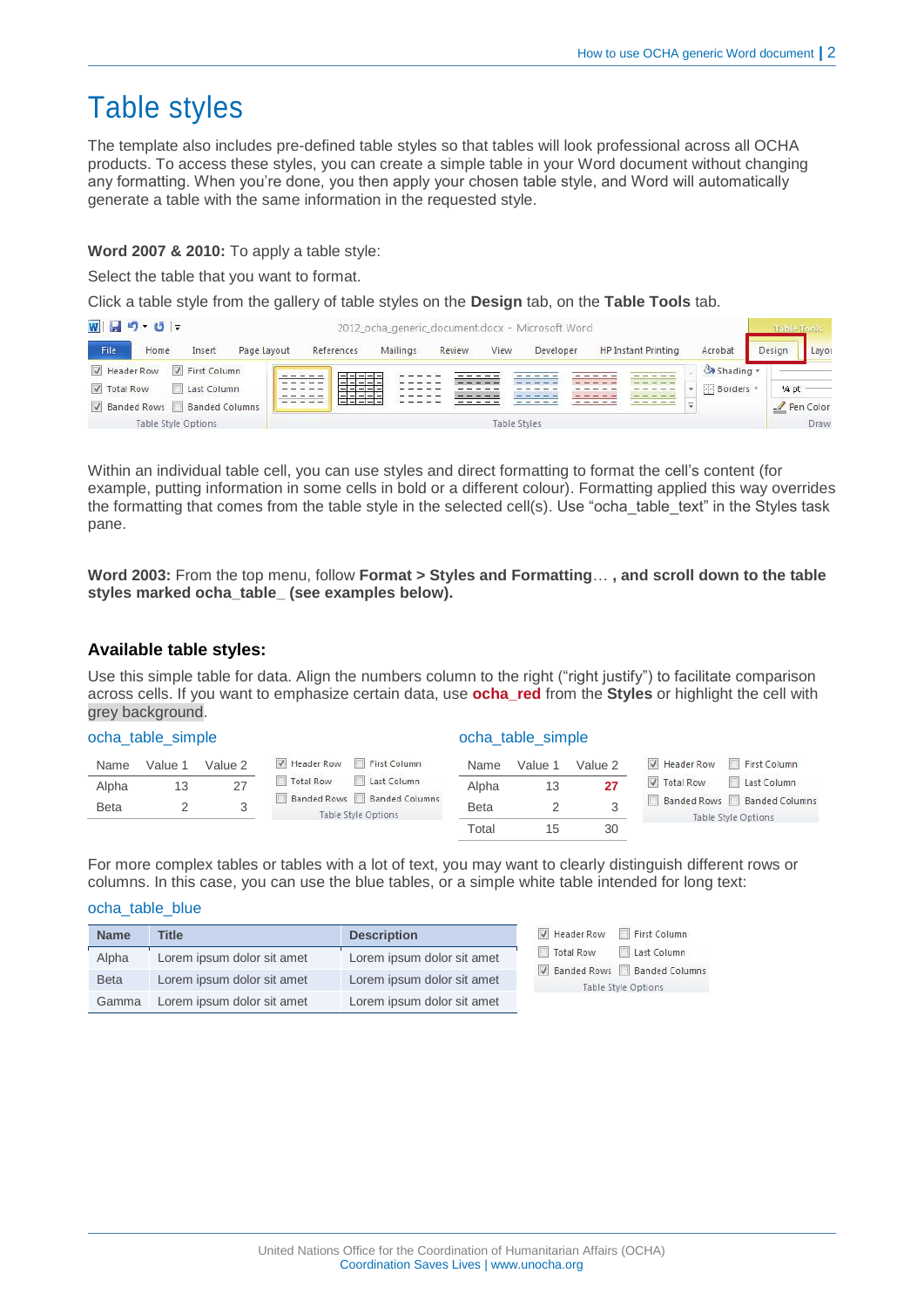### ocha\_table\_blue\_longtext

| <b>Name</b> | <b>Title</b>                                                                                                                             | <b>Description</b>                                                                                                                       |                                                                                                                                                               |
|-------------|------------------------------------------------------------------------------------------------------------------------------------------|------------------------------------------------------------------------------------------------------------------------------------------|---------------------------------------------------------------------------------------------------------------------------------------------------------------|
| Alpha       | Lorem ipsum dolor sit amet,<br>consectetur adipisicing elit, sed<br>do eiusmod tempor incididunt<br>ut labore et dolore magna<br>aliqua. | Lorem ipsum dolor sit amet,<br>consectetur adipisicing elit.<br>sed do eiusmod tempor<br>incididunt ut labore et dolore<br>magna aliqua. | <b>Header Row</b><br>First Column<br>$\sqrt{ }$<br>n<br><b>Total Row</b><br>Last Column<br><b>Banded Rows</b><br><b>Banded Columns</b><br>Table Style Options |
| <b>Beta</b> | Lorem ipsum dolor sit amet,<br>consectetur adipisicing elit, sed<br>do eiusmod tempor incididunt<br>ut labore et dolore magna<br>aliqua. | Lorem ipsum dolor sit amet,<br>consectetur adipisicing elit,<br>sed do eiusmod tempor<br>incididunt ut labore et dolore<br>magna aliqua. |                                                                                                                                                               |
| Gamma       | Lorem ipsum dolor sit amet,<br>consectetur adipisicing elit, sed<br>do eiusmod tempor incididunt<br>ut labore et dolore magna<br>aliqua. | Lorem ipsum dolor sit amet,<br>consectetur adipisicing elit,<br>sed do eiusmod tempor<br>incididunt ut labore et dolore<br>magna aliqua. |                                                                                                                                                               |

### ocha\_table\_simple\_longtext

| Name        | Title                                                                                                                                    | Description                                                                                                                              | V Header Row<br>First Column                                                                                        |
|-------------|------------------------------------------------------------------------------------------------------------------------------------------|------------------------------------------------------------------------------------------------------------------------------------------|---------------------------------------------------------------------------------------------------------------------|
| Alpha       | Lorem ipsum dolor sit amet,<br>consectetur adipisicing elit, sed<br>do eiusmod tempor incididunt<br>ut labore et dolore magna<br>aliqua. | Lorem ipsum dolor sit amet,<br>consectetur adipisicing elit,<br>sed do eiusmod tempor<br>incididunt ut labore et dolore<br>magna aliqua. | <b>Total Row</b><br>Last Column<br><b>Banded Rows</b><br><b>Banded Columns</b><br><b>TOP</b><br>Table Style Options |
| <b>Beta</b> | Lorem ipsum dolor sit amet,<br>consectetur adipisicing elit, sed<br>do eiusmod tempor incididunt<br>ut labore et dolore magna<br>aliqua. | Lorem ipsum dolor sit amet,<br>consectetur adipisicing elit,<br>sed do eiusmod tempor<br>incididunt ut labore et dolore<br>magna aligua. |                                                                                                                     |
| Gamma       | Lorem ipsum dolor sit amet,<br>consectetur adipisicing elit, sed<br>do eiusmod tempor incididunt<br>ut labore et dolore magna<br>aliqua. | Lorem ipsum dolor sit amet,<br>consectetur adipisicing elit.<br>sed do eiusmod tempor<br>incididunt ut labore et dolore<br>magna aligua. |                                                                                                                     |

### ocha\_blue\_box

Use the blue box to highlight elements of the report

## Change header

If your document is more than one page, please make sure to change the header to include the title of your document. This way, the title will appear on every page.

### **Word 2007 & 2010**

 $\bullet$ On the **Insert** tab, in the Header & Footer group, click Header or Footer.



Click Edit Header or Edit Footer

### **Word 2003**

• From the top menu, select View > Header and Footer.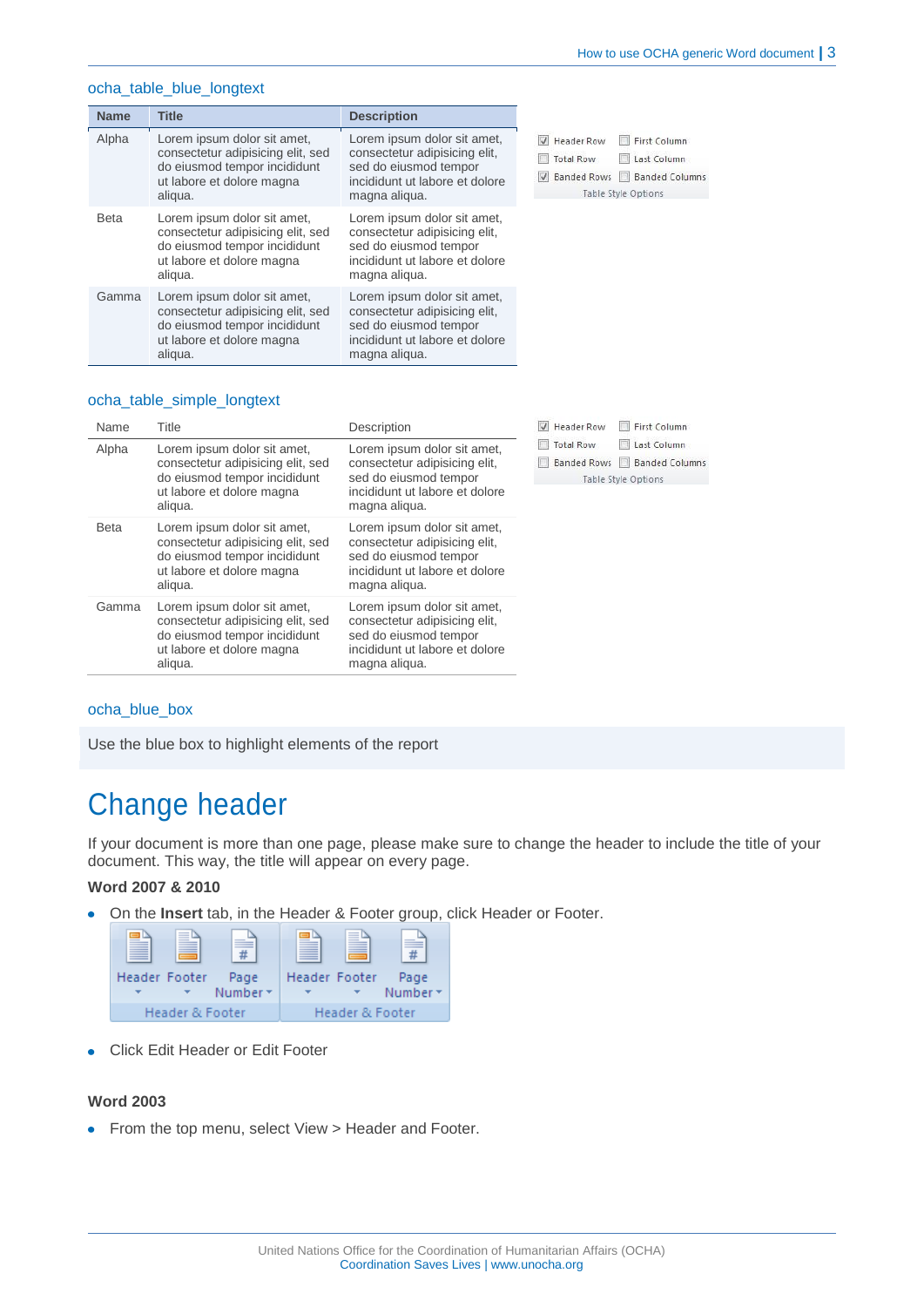If necessary, click Show Previous  $\left[\mathbb{F}\right]$  or Show Next  $\left[\mathbb{F}\right]$  on the Header and Footer toolbar to move to the header and footer you want to change.

# Copy & Paste Special

Formatting problems often arise as a result of copying and pasting text from other documents into your document. A simple copy and paste will preserve the original document's formatting, which can create formatting problems in your document. In order to avoid inconsistent formatting when copying and pasting text from other documents, use **Paste Special > Unformatted Text** to avoid formatted style from the previous document transferring into your document.

**Paste Special** is under the **Edit** function in the top menu. (Keyboard shortcuts (CTRL+V) do **not** perform Paste Special.) After you have placed the unformatted text into your document with Paste Special, you can then apply the desired Style from the **Styles** task pane.

If you wish to remove formatting from text, select the desired text and click on "Clear All" in the **Styles** task pane.

## Place a photo

Photos are important for creating attractive documents, but they can also cause formatting difficulties. The best practice for placing a photo in your document is to insert it inside a table (use "no border"). This allows you to move it more easily and ensures that the proper caption (including source and description) will always remain close to the photo. To create a table to "house" a photo, follow these instructions:

- Insert > Table and select 1x1 Table
- Ensure that the table borders will not be visible when printed ("no border" or "no line").
- $\bullet$  Inside the table, click Insert  $>$  Picture and select the picture
- Resize the table so that it fits to the picture
- Write a caption including credit information below the picture (apply the style "ocha caption")
- To wrap the text around the table, select the table and go to Table tools > Layout tab > Properties. (In Word 2003, select the table, right click and go to Table Properties.)
- In the **Table Properties** panel, select the **Table** tab and select "**Around**" under the Text wrapping. By clicking the "**Positioning…**" button, you can select the position of wrapping.



Sangar, Sindh, Pakistan (7 Oct 2011) - The family of these two sisters opted to stay in their flooddamaged home in order to tend to their livestock. Credit: UNHCR/S. Phelps



# Create a chart in Word

Insert > Chart and select the chart type. For more details, see "Creating charts in Microsoft Word 2007/2010" guideline on OCHAnet.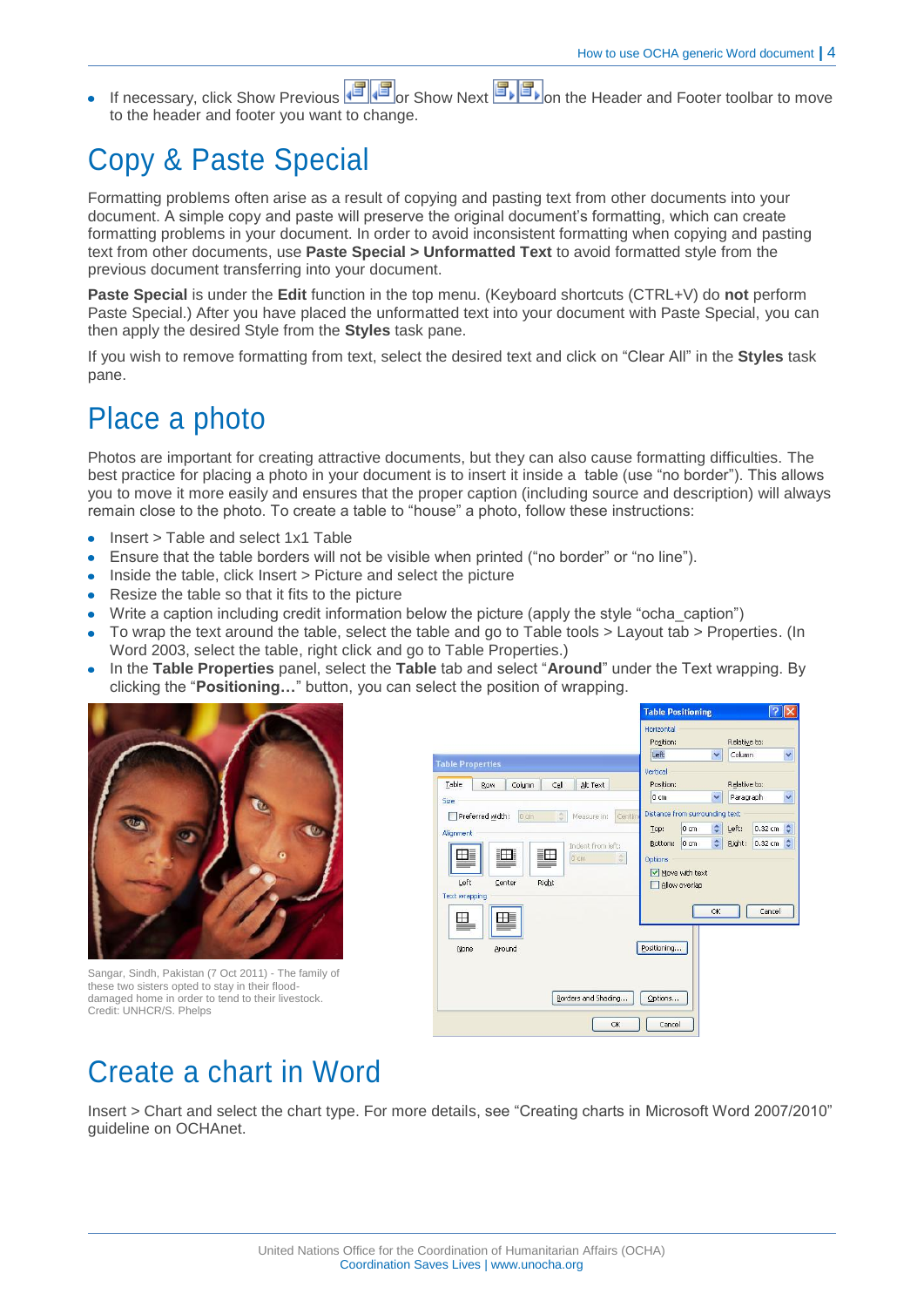## Paste a chart or graphic

As with photos, the best practice is to place the chart or graphic inside a table in order to allow adequate spacing for the title and source.

Charts and graphics in vector format directly pasted into Word often appear blurry, which makes them difficult to read and leaves the document looking unprofessional. In order to preserve the quality of the chart, copy the chart and use the **Paste Special** function to paste it into your Word document, selecting **Picture (Enhanced Metafile)**.

|       | H             | $17 - 15$            |                            |
|-------|---------------|----------------------|----------------------------|
|       | Home          | Insert               | Page Layou                 |
| a     | ŧ             | Calibri (Body)       |                            |
| Paste | $\mathbf{B}$  | $\mathcal{I}$<br>- U | abc<br>$\mathsf{x}$        |
| ß     | Paste         |                      | Font                       |
| G     | Paste Special |                      |                            |
|       | Paste as      |                      | Paste Special (Alt+Ctrl+V) |

**Word 2007 & 2010:** To preserve the high quality of a chart, copy the chart, then in the Word document, go to the **Home** tab and click on the arrow below the **Paste** and select "**Paste Special…**" and select **Picture (Enhanced Metafile)**. That way, even if you zoom in, the quality is preserved.

**Word 2003**: Edit > Paste Special and select **Picture (Enhanced Metafile).**

If the chart was created in excel, you can simply use the paste function.



**Somalia Consolidated Appeal 2012: Funding requirements by sector (as of 1 Feb 2012)**

Source: FTS

# Paste a map

The best way to paste a map into your Word document depends on the original format of the map. It's therefore important to be in touch with the map creator in order to preserve image quality.

### **1. Avoid resizing the map inside the document. Instead, ask the map creator to send the map in the desired size.**

Ask the map creator to create a version of the map that **fits to the document** (provide him/her with an estimated width, e.g. a map of less than 17 cm) and that is a **simplified version** so that it stays readable. Maps that have been directly cut and paste into Word documents often become unreadable and are too complex for the appropriate size.

### **2. Ask the map creator to paste the map as an Enhanced Metafile**

If the original map is in vector format (.eps, .ai, .svg), ask the map creator to copy and paste it as "Picture (Enhanced Metafile)" in the document. (To do this, follow the same instructions described previously for pasting a chart). This will preserve the vector format.

If the map creator can only provide the map as an image file (.jpg, .png, .tiff, etc.), make sure to get the map the right size before pasting it into the document. After getting the size right, decrease the picture's file size in order to keep the overall document file size small (see below).